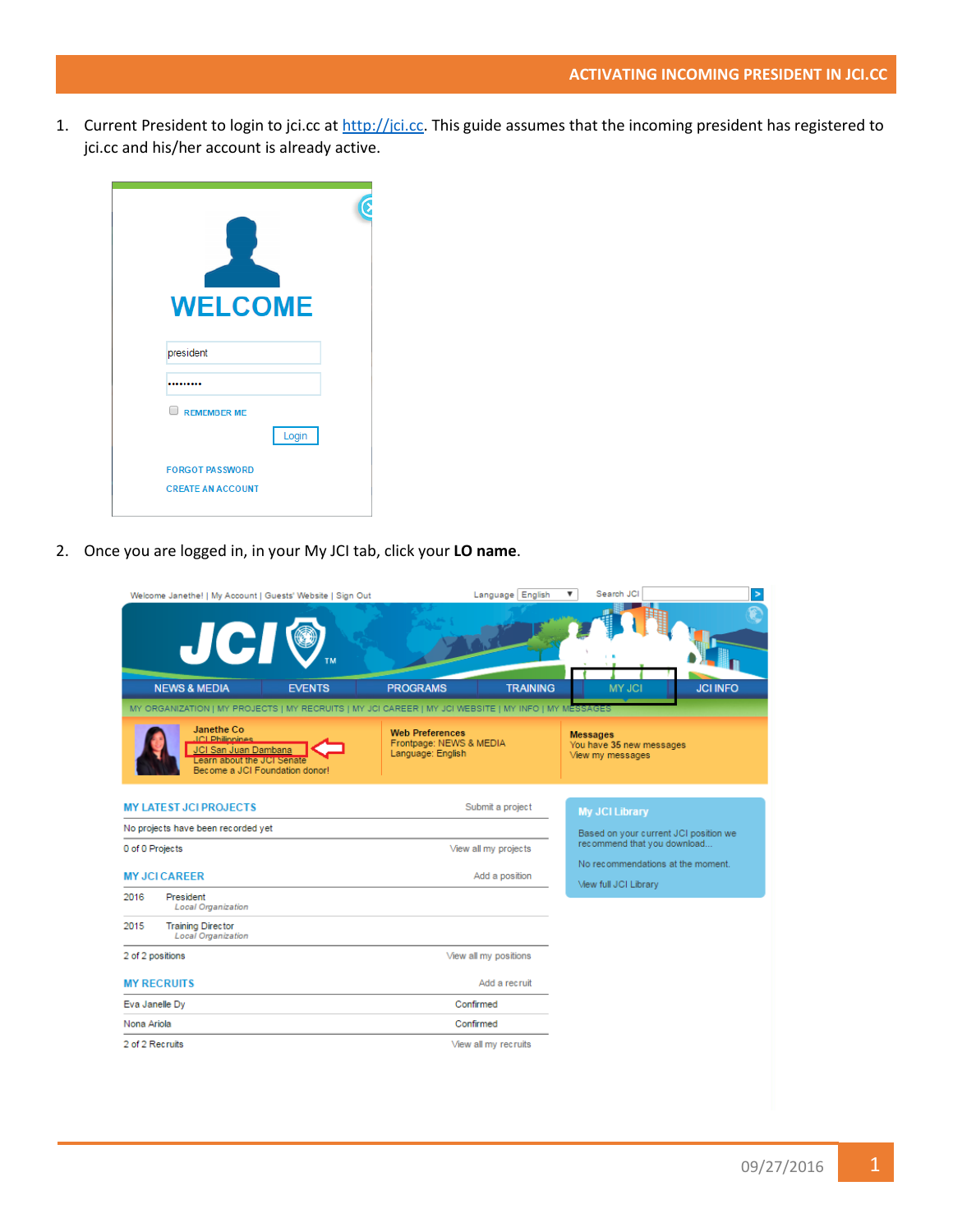3. The link will take you to your Local Organization page where you can add officers and activate/deactivate members. To setup and activate your incoming president as the next year's president, click the "**Add Officer**" link as shown below.

|                                                                                                                                                                                                                                       | Welcome Janethe!   My Account   Guests' Website   Sign Out<br><b>JCI®</b>                                                                                                                                                                                     |                 | Language English                             | Search JCI<br>۷.                      | $\geq$                                                                         |
|---------------------------------------------------------------------------------------------------------------------------------------------------------------------------------------------------------------------------------------|---------------------------------------------------------------------------------------------------------------------------------------------------------------------------------------------------------------------------------------------------------------|-----------------|----------------------------------------------|---------------------------------------|--------------------------------------------------------------------------------|
| <b>NEWS &amp; MEDIA</b>                                                                                                                                                                                                               | <b>EVENTS</b>                                                                                                                                                                                                                                                 | <b>PROGRAMS</b> | <b>TRAINING</b>                              | <b>MY JCI</b>                         | <b>JCI INFO</b>                                                                |
|                                                                                                                                                                                                                                       | MY ORGANIZATION   MY PROJECTS   MY RECRUITS   MY JCI CAREER   MY JCI WEBSITE   MY INFO   MY MESSAGES                                                                                                                                                          |                 |                                              |                                       |                                                                                |
| <b>OFFICERS</b><br><b>REGIONAL</b><br><b>ORGANIZATIONS</b><br><b>LOCAL</b><br><b>ORGANIZATIONS</b><br>IN THE MEDIA<br><b>TRAINERS</b><br><b>SENATORS</b><br><b>FOUNDATION</b><br><b>DONORS</b><br><b>PROJECTS</b><br><b>FACTS AND</b> | <b>JCI SAN JUAN DAMBANA [Edit]</b><br>San Juan City National Capital Region<br>+63 917 896 9911 - Fax:<br>mcqv co@yahoo.com.ph -<br>Meetings:<br>$-00:00:00$<br>Status: Active<br>Website: http://www.jci.cc/local/jcisanjuandambana<br>MEMBERS [Add Officer] |                 | $2016$ $\sqrt{ }$<br>Show Inactives          | Manila<br><b>INTRAMUROS</b><br>Google | <b>DILIMAN</b><br><b>AH26</b><br>Mandaluyong<br>Pasin<br>Map data @2016 Google |
| <b>FIGURES</b><br><b>TRAINING ACTIVITY</b><br><b>NOMINATIONS</b>                                                                                                                                                                      | <b>Janethe Co</b><br>President                                                                                                                                                                                                                                |                 | <b>Send Email</b><br>Delete this<br>position |                                       |                                                                                |
|                                                                                                                                                                                                                                       | <b>Katherine Yap</b><br>Executive Vice President<br><b>JCI®</b>                                                                                                                                                                                               |                 | <b>Send Email</b><br>Delete this<br>position |                                       |                                                                                |
|                                                                                                                                                                                                                                       | Angelina Lopez<br>Secretary                                                                                                                                                                                                                                   |                 | Send Email<br>Delete this<br>position        |                                       |                                                                                |
|                                                                                                                                                                                                                                       | <b>Colleen Caswell</b><br><b>Training Director</b><br><b>JCI 6</b>                                                                                                                                                                                            |                 | <b>Send Email</b><br>Delete this<br>position |                                       |                                                                                |

4. In the New Officer form, input the **First Name** and **Last Name** of your incoming president, click "**Go**" button. Once the name shows as below the search field, click "**Select**" button.

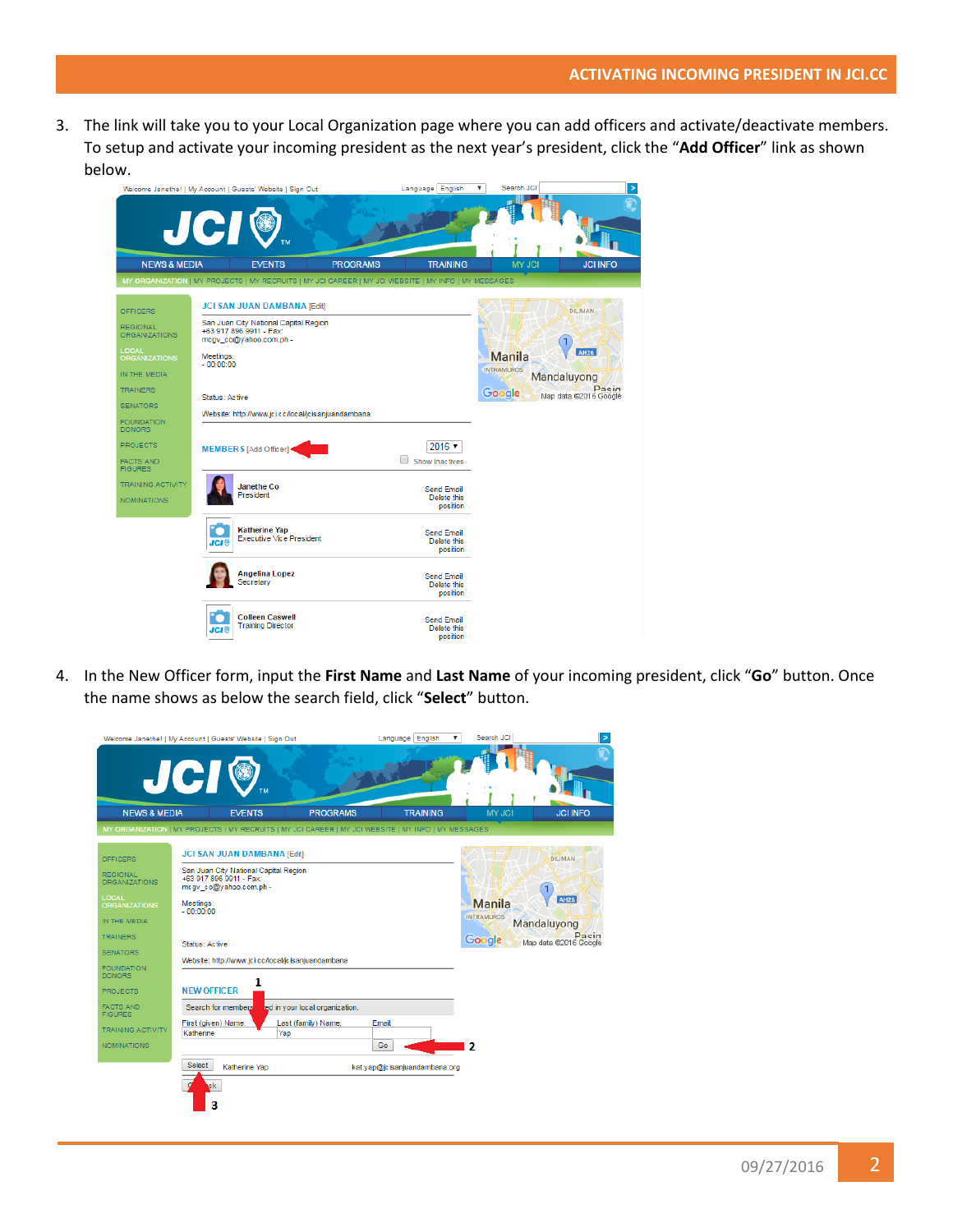5. In the new officer page, click the drop-down menu for **Position** and choose "**President**". Then click the drop-down menu for **Year** and choose the upcoming year. Then click "**Add Officer**" button.

| Welcome Janethe!   My Account   Guests' Website   Sign Out                                                                                        | <b>JCI®</b>                                                                                     |                                                                             |                                                                                                      | Language English | Search JCI<br>▼                       |                                                                                |
|---------------------------------------------------------------------------------------------------------------------------------------------------|-------------------------------------------------------------------------------------------------|-----------------------------------------------------------------------------|------------------------------------------------------------------------------------------------------|------------------|---------------------------------------|--------------------------------------------------------------------------------|
| <b>NEWS &amp; MEDIA</b>                                                                                                                           |                                                                                                 | <b>EVENTS</b>                                                               | <b>PROGRAMS</b>                                                                                      | <b>TRAINING</b>  | <b>MY JCI</b>                         | <b>JCI INFO</b>                                                                |
|                                                                                                                                                   |                                                                                                 |                                                                             | MY ORGANIZATION   MY PROJECTS   MY RECRUITS   MY JCI CAREER   MY JCI WEBSITE   MY INFO   MY MESSAGES |                  |                                       |                                                                                |
| <b>OFFICERS</b><br><b>REGIONAL</b><br><b>ORGANIZATIONS</b><br>LOCAL<br><b>ORGANIZATIONS</b><br>IN THE MEDIA<br><b>TRAINERS</b><br><b>SENATORS</b> | +63 917 896 9911 - Fax:<br>mcqv_co@yahoo.com.ph -<br>Meetings:<br>$-00:00:00$<br>Status: Active | <b>JCI SAN JUAN DAMBANA [Edit]</b><br>San Juan City National Capital Region |                                                                                                      |                  | Manila<br><b>INTRAMUROS</b><br>Google | <b>DILIMAN</b><br><b>AH26</b><br>Mandaluyong<br>Pasin<br>Map data @2016 Google |
| <b>FOUNDATION</b><br><b>DONORS</b><br><b>PROJECTS</b>                                                                                             | <b>NEW OFFICER</b>                                                                              |                                                                             | Website: http://www.jci.cc/local/icisanjuandambana                                                   |                  |                                       |                                                                                |
| <b>FACTS AND</b><br><b>FIGURES</b><br><b>TRAINING ACTIVITY</b><br><b>NOMINATIONS</b>                                                              | Name:<br>Lastname:<br>Email:<br>Position:                                                       | Katherine<br>Yap<br>President                                               | kat.yap@jcisanjuandambana.org                                                                        | 1                |                                       |                                                                                |
| з                                                                                                                                                 | Year:<br>Add Officer                                                                            | 2017<br>▼<br>Go Back                                                        | 2                                                                                                    |                  |                                       |                                                                                |

6. After clicking Add Officer, this will take you back to your Local Organization page. To validate and verify if changes has been made, click on the **Year** drop-down menu and choose the upcoming year as shown below.

|                                                                                                                                                                                                                   | Welcome Janethe!   My Account   Guests' Website   Sign Out                                                                                                                                                                                                           |                 | Language English<br>▼                                                                           | Search JCI                                   | $\geq$                                                                         |
|-------------------------------------------------------------------------------------------------------------------------------------------------------------------------------------------------------------------|----------------------------------------------------------------------------------------------------------------------------------------------------------------------------------------------------------------------------------------------------------------------|-----------------|-------------------------------------------------------------------------------------------------|----------------------------------------------|--------------------------------------------------------------------------------|
|                                                                                                                                                                                                                   | <b>JCI®</b>                                                                                                                                                                                                                                                          |                 |                                                                                                 |                                              |                                                                                |
| <b>NEWS &amp; MEDIA</b>                                                                                                                                                                                           | <b>EVENTS</b>                                                                                                                                                                                                                                                        | <b>PROGRAMS</b> | <b>TRAINING</b>                                                                                 | <b>MY JCI</b>                                | <b>JCI INFO</b>                                                                |
|                                                                                                                                                                                                                   | MY ORGANIZATION   MY PROJECTS   MY RECRUITS   MY JCI CAREER   MY JCI WEBSITE   MY INFO   MY MESSAGES                                                                                                                                                                 |                 |                                                                                                 |                                              |                                                                                |
| <b>OFFICERS</b><br><b>REGIONAL</b><br><b>ORGANIZATIONS</b><br><b>LOCAL</b><br><b>ORGANIZATIONS</b><br>IN THE MEDIA<br><b>TRAINERS</b><br><b>SENATORS</b><br><b>FOUNDATION</b><br><b>DONORS</b><br><b>PROJECTS</b> | <b>JCI SAN JUAN DAMBANA [Edit]</b><br>San Juan City National Capital Region<br>+63 917 896 9911 - Fax:<br>mcqv co@yahoo.com.ph -<br>Meetings:<br>$-00.00.00$<br>Status: Active<br>Website: http://www.jci.cc/local/jcisanjuandambana<br><b>MEMBERS</b> [Add Officer] |                 | $2016$ $\blacktriangledown$                                                                     | <b>Manila</b><br><b>INTRAMUROS</b><br>Google | <b>DILIMAN</b><br><b>AH26</b><br>Mandaluyong<br>Pacin<br>Map data @2016 Google |
| <b>FACTS AND</b><br><b>FIGURES</b><br><b>TRAINING ACTIVITY</b><br>NOMINATIONS                                                                                                                                     | Janethe Co<br>President<br><b>Katherine Yap</b><br>Executive Vice President<br><b>JCI®</b>                                                                                                                                                                           |                 | Sho 2017<br>$\Box$<br>2016<br>2015<br>2014<br>position<br>Send Email<br>Delete this<br>position |                                              |                                                                                |